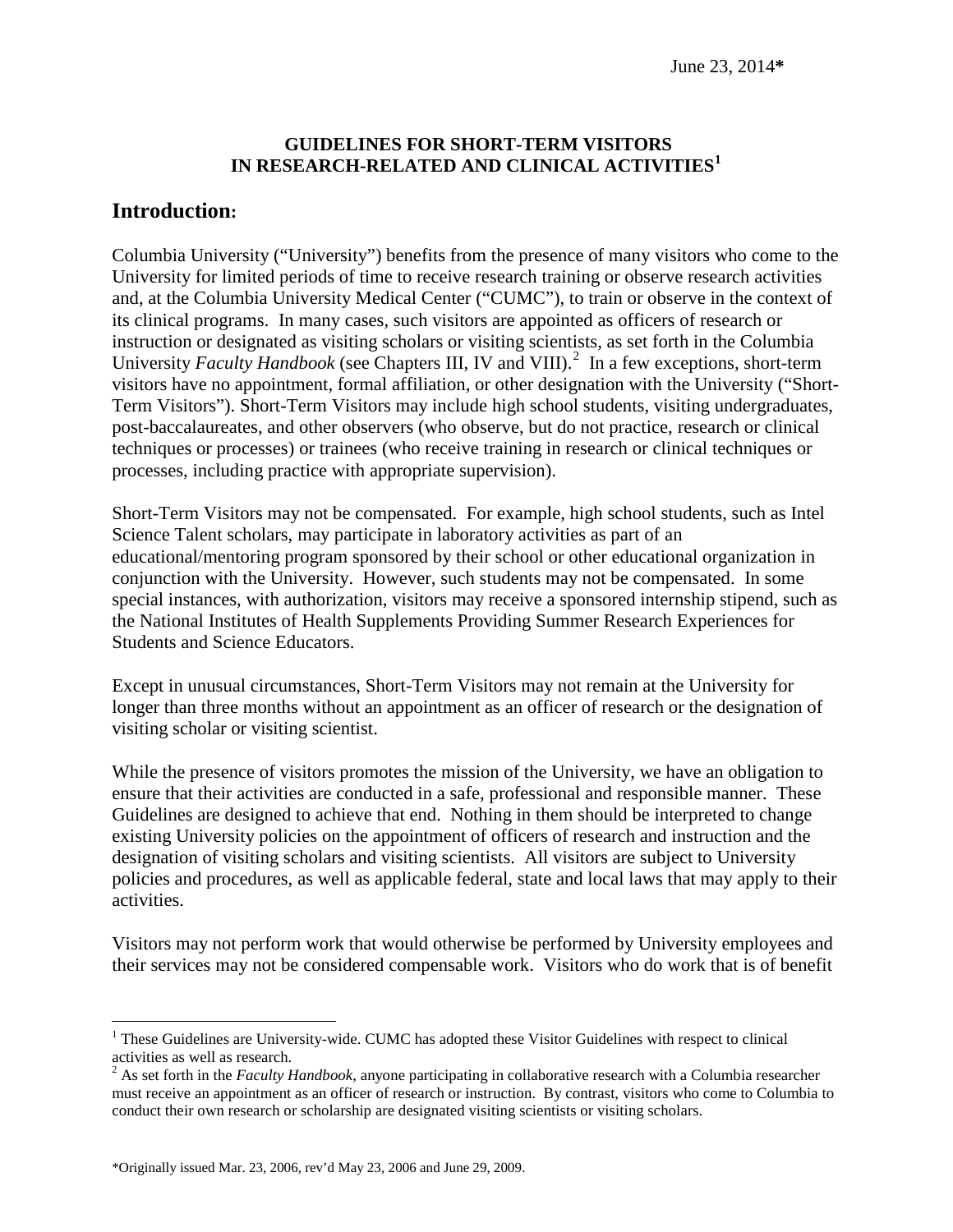to the University and that otherwise would be performed by employees of the University may be considered entitled to wages by the U.S. or New York State Department of Labor.

# **Guidelines:**

The University has well-established procedures for making appointments as officers of research and instruction or designating individuals as visiting scholars and visiting scientists. Questions about whether someone should receive an appointment should be directed to the University's Associate Provost for Academic Appointments or at CUMC, to the Director of the Office of Faculty Affairs. For CUMC, the International Affairs Office is responsible for designating visiting scholars and visiting scientists (including both international and U.S. individuals). For the rest of the University, the Associate Provost/Director of the Office of International Students and Scholars is responsible for these designations.

Short-Term Visitors are required to register with the appropriate office of the University prior to their arrival by completing the attached "Visitor Registration Form." The form must clearly state the purpose for which the visitor is coming to the University, the activities in which he or she will be engaged while at the University, and the anticipated length of his or her visit. It must be signed by the visitor, reviewed by the departmental administrator in the relevant department, school, institute or center, and countersigned by the person sponsoring the individual, the applicable department chair, director, and dean or executive vice president.

At the Morningside campus, Lamont-Doherty Earth Observatory and Nevis Laboratories, the registration form requires the approval of the Associate Provost for Academic Appointments, who will submit it to the CU Human Resources Office. Once the applicable Human Resources Office has approved the form, the sponsoring department can arrange for the individual to obtain a temporary identification card from the Office of Public Safety. The identification card must be collected upon the completion of the assignment.

At CUMC, the form should be submitted to the Director of the Office of Faculty Affairs for approval, who will then submit it to the CUMC Human Resources Office for confirmation that any necessary or applicable medical clearance and background checks are completed. All CUMC visitors must complete the attached CUMC Confidentiality Agreement. HIPAA online training is required for any visitor with access to clinical information, patients or research subjects. See Section B below.

It is the responsibility of sponsoring investigators and departmental administrators to ensure that all visitors: (1) have received the necessary training and/or approvals in the following areas; and (2) comply with all relevant University rules and policies during their stay.

The Research Compliance Training Finder can help determine what trainings an individual is required to take. The Training Finder is available at: http://www.columbia.edu/cu/compliance/docs/training/index.html.

*Prior to beginning any assignment*, all CUMC visitors who are subject to Joint Commission mandates must comply with the CUMC's drug screening/background check guidelines as well as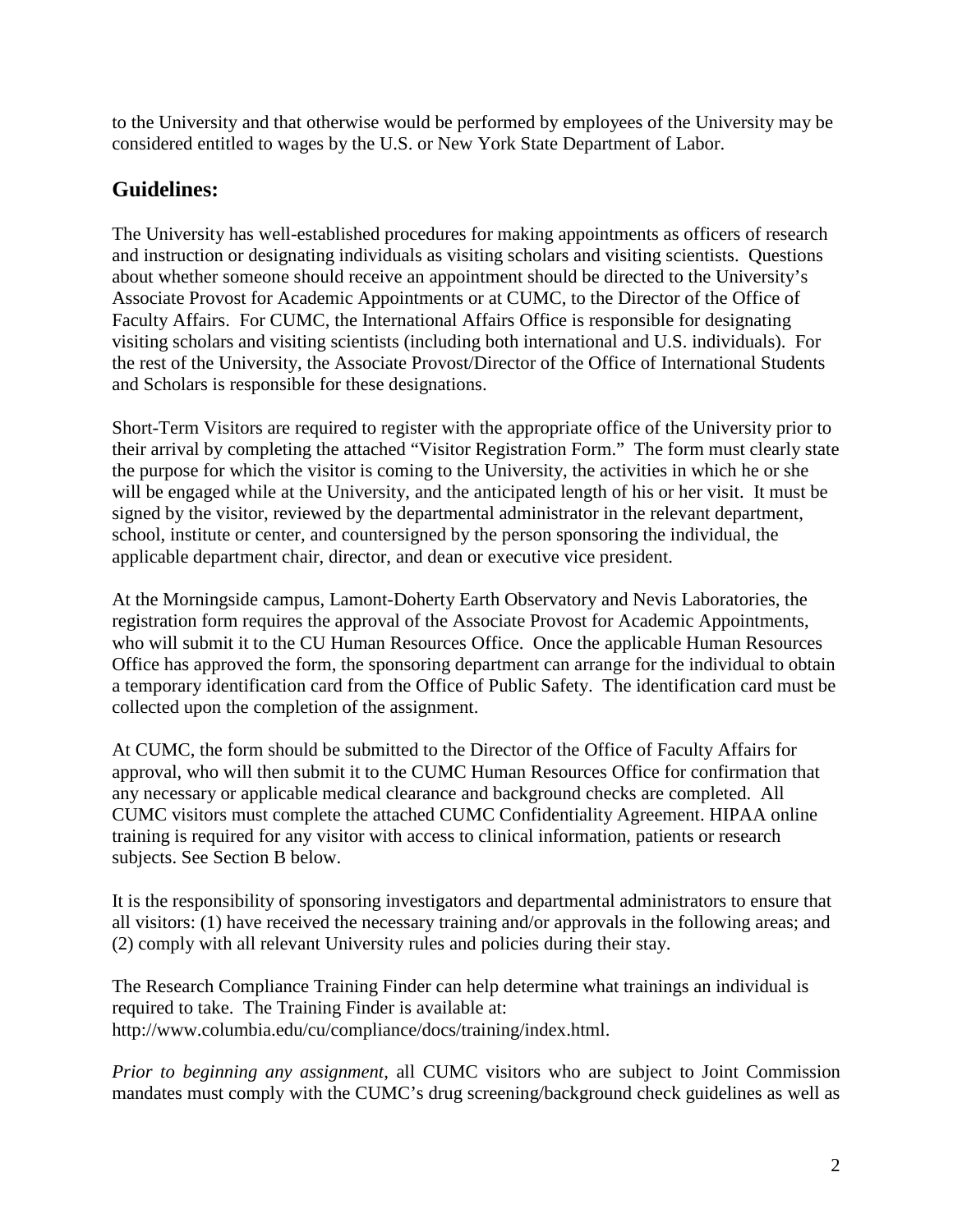the medical surveillance protocols.[3](#page-2-0) Such visitors may also be required to fulfill additional requirements under New York Presbyterian Hospital (NYP) policies and procedures.

#### **A. Environmental Health and Safety; Radiation Safety**

All visitors must attend the applicable Environmental Health and Safety training sessions. Individuals may identify safety training through the Research Compliance Training Finder, referenced above. Department administrators and principal investigators must make visitors aware of basic institutional safety policies and procedures that are applicable to regular employees. Visitors training or observing in laboratories must read the University's Laboratory Safety and Chemical Hygiene Plan, available at http://ehs.columbia.edu/Policy1.1.html, as well as the host laboratory's Laboratory Assessment Tool and Chemical Hygiene Plan (LATCH), available in the laboratory.

Prior to undertaking laboratory activities, visitors must attend Laboratory Safety, Chemical Hygiene and Hazardous Waste Management training and, if applicable, Formaldehyde/Xylene, Biological Safety/Bloodborne Pathogen, Laser and/or Radiation Safety training.

The principal investigator or the visitor's sponsor, or his/her designee, will provide task-specific training in handling hazardous materials:

- Visitors with no prior experience may not handle hazardous materials until they can demonstrate technical proficiency obtained through initial work with non-hazardous materials. (e.g., use of water to demonstrate and teach dilution techniques at the outset of activities). A progression of activities will be assigned as techniques are learned and proficiency developed to the satisfaction of the principal investigator or the visitor's sponsor.
- For those with prior experience in handling hazardous materials, the principal investigator or the visitor's sponsor, or his/her designee, will assess the level of competency and provide further training as needed if a progression of work activities is required.

Visitors may not perform any spill clean-up activities other than those necessary for the immediate protection of themselves and others.

 $\overline{a}$ 

The involvement of visitors in the handling of hazardous waste is limited to placing the waste in designated containers; they may not be involved with labeling, identification or storage of the waste. Those are responsibilities of trained laboratory staff members.

<span id="page-2-0"></span> $3$  The Joint Commission requirements are applicable to all employees, casuals, students or visitors who have direct patient contact in NYP through the delivery of treatment, the conduct of evaluation, the enrollment of patients in studies, or the collection of data or specimens.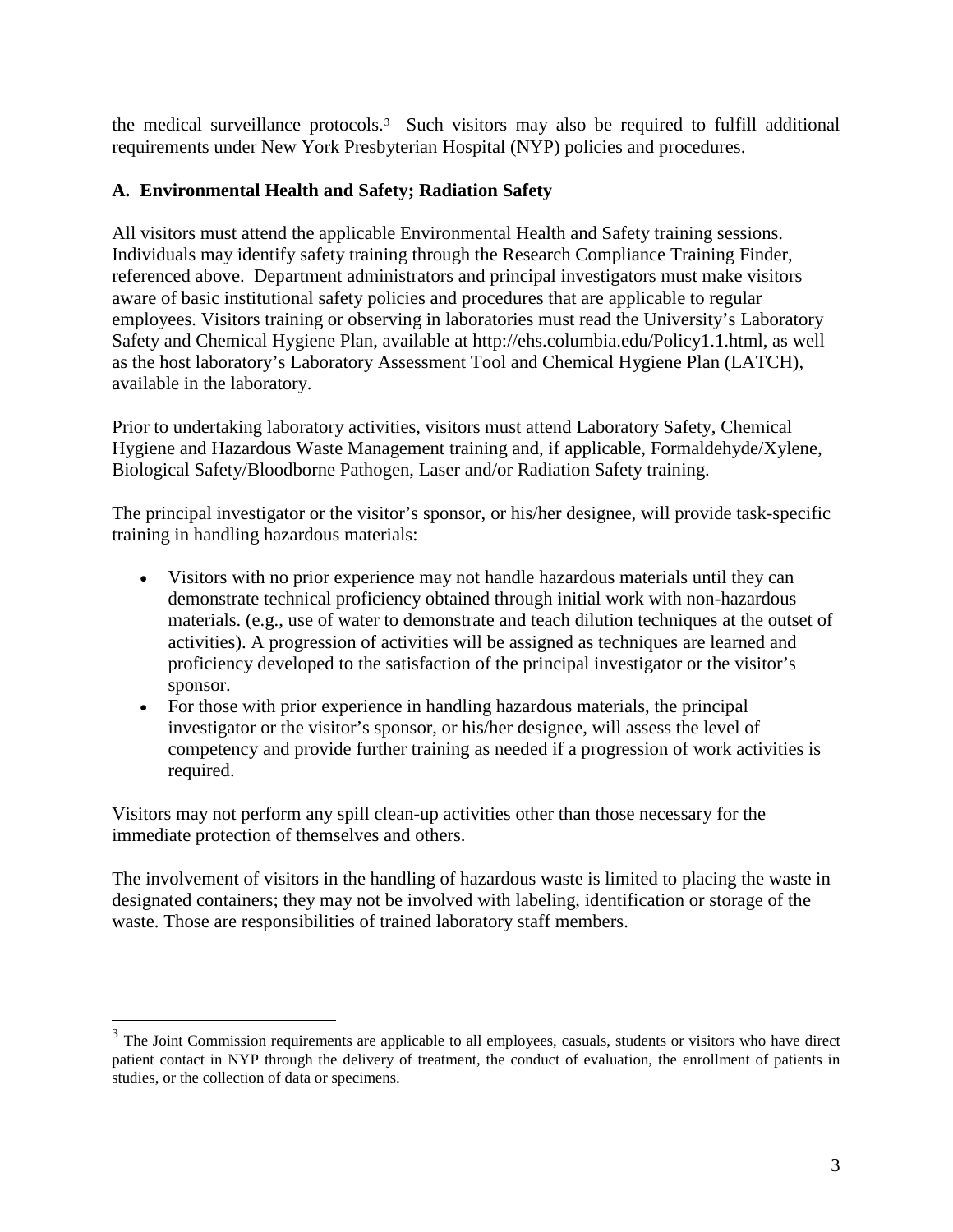Visitors who may be exposed to radioactive material or ionizing radiation must contact the Office of Environmental Health and Safety to enroll in the dosimetry program that monitors radiation exposure.

# **B. Privacy**

No visitor may have access to patient records or protected health information without completing the University's general HIPAA training. This includes access to electronic clinical information, hard copy records, or protected health information in any other format. To register for general HIPAA training, send an email to [HIPAA@columbia.edu.](mailto:HIPAA@columbia.edu)

All CUMC visitors must complete an institutional Confidentiality Agreement, attached at the end of these Guidelines.

## **C. Medical Surveillance**

Visitors at CUMC who may be present in patient care settings are subject to the University's Medical Surveillance Policies and Procedures through Workforce Health and Safety. If Visitors will come into contact with patients at NYP, then the visitor is subject to the NYPH Medical Clearance process under their Policies and Procedures. Any specific questions or concerns regarding the CUMC Medical Surveillance process must be handled with CUMC HR and they will work with Workforce Health and Safety to address concerns and review special circumstances.

## **D. Research Subjects**

Visitors may not conduct or collaborate on human subjects research without an appointment as an officer of research or instruction. They must be added to the relevant Institutional Review Board protocol for prior approval of the University's Institutional Review Board, and must complete all applicable training, including but not limited to on-line training in human subjects protection and both general HIPAA training (see Section B) and on-line HIPAA Training for Researchers (available in Rascal).

Visitors may not participate in activities that directly involve vertebrate research animals without the prior approval of the University's Institutional Animal Care and Use Committee. The principal investigator is required to include the names, qualifications and activities of all visitors in his/her animal protocol form, together with a description of the activities that the visitors will perform on animals. Prior to undertaking such activities, visitors must attend the Institutional Animal Care and Use Committee regulatory lecture, take any required web-based speciesspecific training courses, and/or attend any required wet lab training offered by the Institute of Comparative Medicine. In addition, they are subject to the University's Medical Surveillance Policies and Procedures for the applicable campus.

## **E. Accidents or Emergencies**

In the event of an accident or emergency, the same procedures used for employees should be used for visitors. The individual should be treated (a) for the Morningside campus, at the Student Health Services or the Emergency Room at St. Luke's Hospital, (b) for Lamont, at the